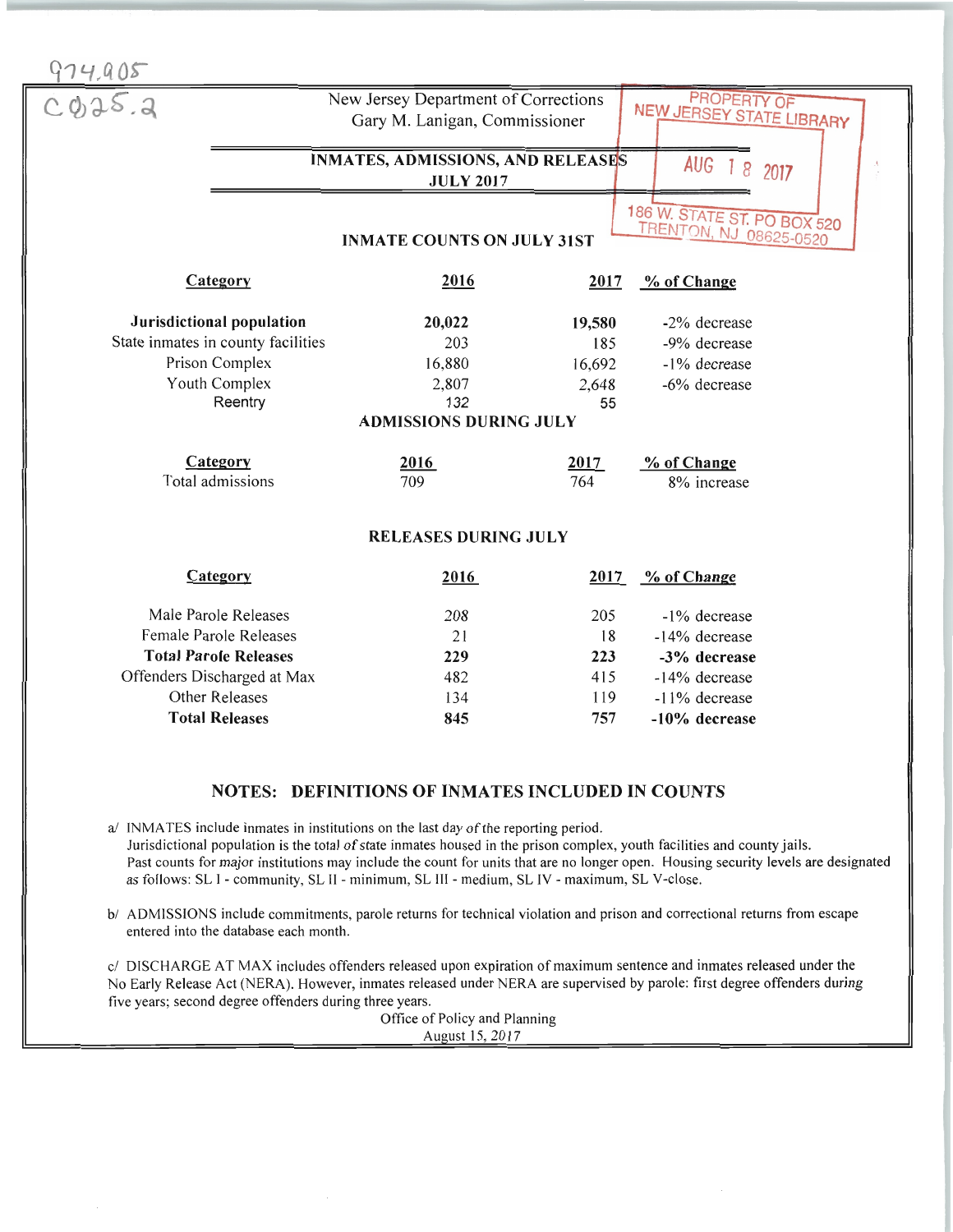|                                                  | By Month 2017 |                  |               | By Fiscal Year - $(06/30/XX)$ |                |              |               |                           |             |                 |             |                  |
|--------------------------------------------------|---------------|------------------|---------------|-------------------------------|----------------|--------------|---------------|---------------------------|-------------|-----------------|-------------|------------------|
|                                                  | Feb           | Mar              | Apr           | May                           | Jun            | Jul          |               |                           | 2014        | 2015            | 2016        | 2017             |
| TOTAL INMATES a/                                 | 19633         | 19637            | 19715         | 19623                         | 19573          | 19580        | 20022         | <b>July 2016</b><br>$-2%$ | 22125       | 21077           | 20158       | 19573            |
|                                                  |               |                  |               |                               |                |              |               |                           |             |                 |             |                  |
| STATE INMATES IN COUNTY FACILITIES               | 194           | 143              | 144           | 156                           | 163            | 185          | 203           | $-9%$                     | 214         | 231             | 212         | 163              |
| PRISON COMPLEX                                   | 16636         | 16744            | 16860         | 16781                         | 16783          | 16692        | 16880         | $-1\%$                    | 18245       | 17586           | 16968       | 16783            |
| ADLT DIAG & TRT CTR (SL III)                     | 496           | 489              | 490           | 486                           | 482            | 491          | 507           | $-3%$                     | 561         | 540             | 510         | 482              |
| NEW JERSEY STATE PRISON                          | 1575          | 1588             | 1598          | 1568                          | 1473           | 1503         | 1641          | $-8%$                     | 1810        | 1664            | 1618        | 1473             |
| Main (SL IV)<br>Ad-Seg (SL V)                    | 1332<br>243   | 1347<br>241      | 1358<br>240   | 1337<br>231                   | 1345<br>128    | 1363<br>140  | 1365<br>276   | 0%<br>$-49%$              | 1512<br>298 | 1352<br>312     | 1358<br>260 | 1345<br>128      |
|                                                  |               |                  |               |                               |                |              |               |                           |             |                 |             |                  |
| <b>CRAF</b>                                      | 752           | 807              | 750           | 642                           | 694            | 695          | 749           | $-7%$                     | 864         | 671             | 683         | 694              |
| Central Reception (SL V)                         | 585           | 628              | 576           | 479                           | 540            | 528          | 586           | $-10%$                    | 584         | 448             | 514         | 540              |
| Jones Farm (SL II)                               | 167           | 179              | 174           | 163                           | 154            | 167          | 163           | 2%                        | 280         | 223             | 169         | 154              |
| CENTRAL MEDICAL UNIT (SL IV)                     | S             | 17               | 14            | 6                             | 12             | 9            |               | 29%                       | 12          | 8               | 8           | 12               |
| EAST JERSEY STATE PRISON                         | 1201          | 1205             | 1230          | 1222                          | 1215           | 1224         | 1200          | 2%                        | 1221        | 1237            | 1200        | 1215             |
| Main (SL IV)                                     | 1165          | 1173             | 1184          | 1181                          | 1167           | 1177         | 1163          | $1\%$                     | 1203        | 1227            | 1162        | 1167             |
| Rahway Camp (SL II)                              | 32            | 32               | 46            | 41                            | 48             | 47           | 32            |                           |             |                 | 32          | 48               |
| Detention (SL V)                                 | 4             | $\boldsymbol{0}$ | $\mathbf{0}$  | $\mathbf{0}$                  | $\overline{0}$ | $\mathbf{0}$ | 5             | $-100%$                   | 18          | 10 <sup>1</sup> |             | $\overline{0}$   |
| <b>BAYSIDE STATE PRISON</b>                      | 1889          | 1892             | 1794          | 1782                          | 1750           | 1665         | 2029          | $-18%$                    | 2191        | 2203            | 2069        | 1750             |
| Main (SL III)                                    | 1154          | 1161             | 1116          | 1125                          | 1129           | 1074         | 1153          | $-7%$                     | 1164        | 1173            | 1150        | 1129             |
| Bayside Farm (SL II)                             | 495           | 531              | 528           | 594                           | 621            | 591          | 550           | 7%                        | 679         | 681             | 587         | 621              |
| Ancora Unit (SL II)                              | 240           | 200              | 150           | 63                            | $\theta$       | $\theta$     | 326           | $-100%$                   | 348         | 349             | 332         | $\boldsymbol{0}$ |
| MID-STATE (SL III)                               |               |                  | 225           | 441                           | 555            | 540          |               |                           |             |                 |             | 555              |
|                                                  |               |                  |               |                               |                |              |               |                           |             |                 |             |                  |
| SOUTHERN STATE (SL III)                          | 1687          | 1726             | 1753          | 1703                          | 1612           | 1635         | 1651          | $-1\%$                    | 2171        | 2011            | 1638        | 1612             |
| SOUTH WOODS (SL III)                             | 3349          | 3334             | 3332          | 3293                          | 3317           | 3319         | 3343          | $-1\%$                    | 3388        | 3357            | 3372        | 3317             |
| <b>NORTHERN STATE</b>                            | 2318          | 2359             | 2347          | 2318                          | 2385           | 2363         | 2414          | $-2%$                     | 2524        | 2505            | 2420        | 2385             |
| Main (SL IV)                                     | 1843          | 1882             | 1874          | 1847                          | 1850           | 1832         | 1889          | $-3%$                     | 1850        | 1921            | 1907        | 1850             |
| Ad Seg (SL V)                                    | 335           | 353              | 355           | 353                           | 412            | 411          | 358           | 15%                       | 484         | 392             | 351         | 412              |
| OCCU (SLV)                                       |               |                  |               |                               |                |              |               |                           |             |                 |             |                  |
| Fresh Start Program                              | 112           | 95               | 94            | 90                            | 96             | 94           | 167           | $-44%$                    | 190         | 192             | 162         | 96               |
| Delta Unit (SL V)                                | 28            | 29               | 24            | 28                            | 27             | 26           |               |                           |             |                 |             | 27               |
| EDNA MAHAN                                       | 644           | 640              | 638           | 632                           | 633            | 615          | 648           | $-5%$                     | 774         | 729             | 664         | 633              |
| Main (SL II)<br>AD SEG (SL V)                    | 613<br>31     | 610<br>30        | 603<br>35     | 597<br>35                     | 597<br>36      | 581<br>34    | 618<br>30     | $-6%$<br>13%              | 745<br>29   | 695<br>34       | 630<br>34   | 597<br>36        |
| CONTR. HALFWAY HOUSE (SL I)                      | 2720          | 2687             | 2689          | 2688                          | 2655           | 2633         | 2691          | $-2%$                     | 2729        | 2661            | 2786        | 2655             |
|                                                  |               |                  |               |                               |                |              |               |                           |             |                 |             |                  |
| Ballington (T.L.C.)                              |               |                  |               |                               |                |              |               |                           |             |                 |             |                  |
| Bo Robinson Columbus House                       | 103           | 108              | 106           | 108                           | 106            | 104          | $\frac{1}{3}$ | $-8%$                     | 118         | 130             | 112         | 106              |
| Bo Robinson                                      | 334           | 287              | 305           | 297                           | 302            | 316          | 299           | 6%                        | 324         | 312             | 346         | 302              |
| Clinton House                                    | 43            | 45               | 44            | 44                            | 43             | 42           | 39            |                           | 36          |                 | 40          | 43               |
| C.U.R.A.                                         | 41            | 40               | 40            | 43                            | 41             | 41           | 40            | 3%                        | 43          | 39              | 42          | 41               |
| Fenwick (Female)                                 | 48            | 46               | 50            | 45                            | 47             | 47           | 50            | $-6%$                     | 50          | 46              | 51          | 47               |
| Fletcher House (VOA)                             | 83            | 79               | 75            | 76                            | 72             | 70           | 84            | $-17%$                    | 82          | 87              | 83          | 72               |
| Garret House (VOA) (Female)                      | 39            | 40               | 40            | 39                            | 40             | 39           | 41            | $-5%$                     | 47          | 41              | 42          | 40               |
| Harbor                                           | 258           | 258              | 259           | 249                           | 250            | 248          | 252           | $-2%$                     | 248         | 252             | 255         | 250              |
| Hope Hall                                        | 170           | 173              | 172           | 171                           | 172            | 170          | 167           | 2%                        | 170         | 165             | 173         | 172              |
| Kintock Bridgeton Substance Abuse (Male)         | 172           | 151              | 166           | 170                           | 156            | 157          | 181           | $-13%$                    | 177         | 156             | 189         | 156              |
| Kintock Bridgeton Work Release (Male)            | 196           | 220              | 205           | 217                           | 211            | 210          | 202           | 4%                        | 200         | 197             | 202         | 211              |
| Kintock North Substance Abuse (Male/Female)      |               |                  |               |                               |                |              |               |                           |             |                 |             |                  |
| Kintock North Work Release (Male)                |               |                  |               |                               |                |              |               |                           |             |                 |             |                  |
| Mutual Agreement Prgm                            | 18            | 21               | $\frac{1}{2}$ | 8                             | 1              | $\theta$     | 34            | $-100%$                   | 39          | 27              | 24          |                  |
| Kintock Newark (Male) Correctional Treatment Pro | 308           | 303              | 302           | 298                           | 306            | 297          | 299           | $-1\%$                    | 290         | 303             | 309         | 306              |
| Talbot Hall (Male)                               | 482           | 489              | 494           | 514                           | 492            | 483          | 480           | $1\%$                     | 486         | 481             | 493         | 492              |
| Urban Renewal Corp. (Male/Female) Work Release   | 82            | 86               | 83            | 82                            | 85             | 80           | 85            | $-6%$                     | 90          | 91              | 88          | 85               |
| Tully House                                      | 343           | 341              | 337           | 327                           | 331            | 329          | 325           | $1\%$                     | 329         | 334             | 337         | 331              |
| RENTRY - STAYING CONNECTED                       | 107           | $\theta$         | $\theta$      | $\bf{0}$                      | 0              | 55           | 132           | $-58%$                    |             |                 | 125         | 0                |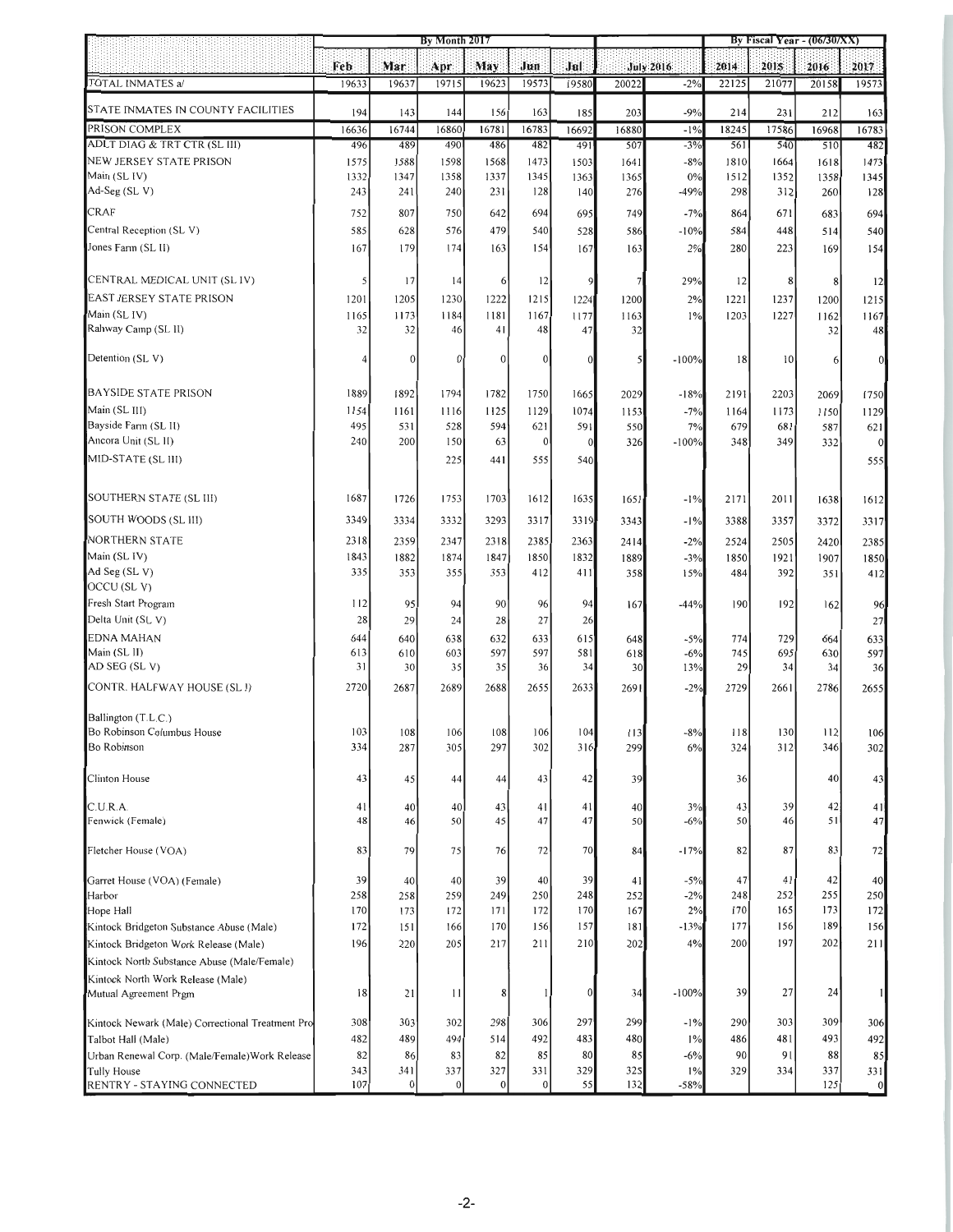|                                                | By Month 2017 |            |            |            |            |            |            | Fiscal Years - $(6/30/XX)$ |            |            |            |            |
|------------------------------------------------|---------------|------------|------------|------------|------------|------------|------------|----------------------------|------------|------------|------------|------------|
|                                                | Feb           | Mar        | Apr        | May        | Jun        | Jul        |            | <b>July 2016</b>           | 2014       | 2015       | 2016       | 2017       |
| <b>YOUTH CORRCTNL COMPLEX</b>                  | 2696          | 2750       | 2711       | 2686       | 2627       | 2648       | 2807       | $-6\%$                     | 3666       | 3260       | 2853       | 2627       |
| <b>IGARDEN STATE RECPTN &amp; YTH</b>          | 1390          | 1377       | 13441      | 1354       | 1275       | 1298       | 1426       | $-9%$                      | 1689       | 1664       | 1433       | 1275       |
| Main (SL III)                                  | 1390          | 1377       | 13441      | 1354       | 1275       | 1298       | 1426       | $-9%$                      | 1689       | 1664       | 1433       | 1275       |
| <b>JALBERT C. WAGNER</b>                       | 648           | 672        | 680l       | 654        | 665        | 663        | 633        | $5\%$                      | 1014       | 696        | 658        | 665        |
| Main (SL III)                                  | 386           | 408        | 408        | 403        | 404        | 4041       | 380        | 6%                         | 734        | 430        | 397        | 404        |
| Ad Seg $(SL V)$                                | 262           | 264        | 272        | 251        | 261        | 259l       | 253        | 2%                         | 280        | 266        | 261        | 261        |
| <b>IMOUNTAINVIEW YTH CORR</b><br>Main (SL III) | 658<br>658    | 701<br>701 | 687<br>687 | 678<br>678 | 687<br>687 | 687<br>687 | 748<br>748 | $-8%$<br>$-8%$             | 963<br>963 | 900<br>900 | 762<br>762 | 687<br>687 |
|                                                |               |            |            |            |            |            |            |                            |            |            |            |            |

## END OF MONTH INMATE POPULATION (Continued)

INMATES BY HOUSING SECURITY LEVEL\*

|                            | By Month 2017 |       |       |       |       |       |               |                  | Fiscal Years $(6/30/XX)$ |             |       |       |
|----------------------------|---------------|-------|-------|-------|-------|-------|---------------|------------------|--------------------------|-------------|-------|-------|
|                            | Feb           | Mar   | Apr   | May   | Jun   | Jul   |               | <b>July 2016</b> | 2014                     | $2015$      | 2016  | 2017  |
| <b>ITOTAL INMATE COUNT</b> | 19633         | 19637 | 19715 | 19623 | 19573 | 19580 | <b>200221</b> | $-2%$            |                          | 22125 21077 | 20158 | 19573 |
| In County Facilities       | 1941          | 143   | 1441  | 156   | 163   | 185   | 203           | $-9%$            | 214                      | 231         | 212   | 163   |
| $ SLI$ (Community)         | 2720          | 2687  | 26891 | 2688  | 2655  | 2633  | 2691          | $-2\%$           | 2729                     | 2661        | 2786  | 2655  |
| SL II (Minimum)            | 1685          | 1582  | 5361  | 1493  | 1456  | 1475  | 1851          | $-20%$           | 2081                     | 1982        | 1909  | 1456  |
| SL III (Medium)            | 9120          | 9196  | 9355  | 9483  | 9461  | 9448  | 9208          | 3%               | 10670                    | 10075       | 9262  | 94611 |
| <b>ISL IV (Maximum)</b>    | 4345          | 4419  | 4430  | 4371  | 4374  | 4381  | 4424          | $-1\%$           | 4577                     | 4508        | 4435  | 4374  |
| SL V (Close)               | 1569          | 1610  | 561   | 1432  | 1464  | 1458  | 1645          | $-11%$           | 1854                     | 1620        | 1554  | 1464  |

\* SECURITY LEVEL - this is not a complete enumeration of each security level. Where facilities have various security levels, which cannot be differentiated by individual housing units, the facility is assigned a security level consistent with a majority of inmates housed.

 $\mathbf{v}$